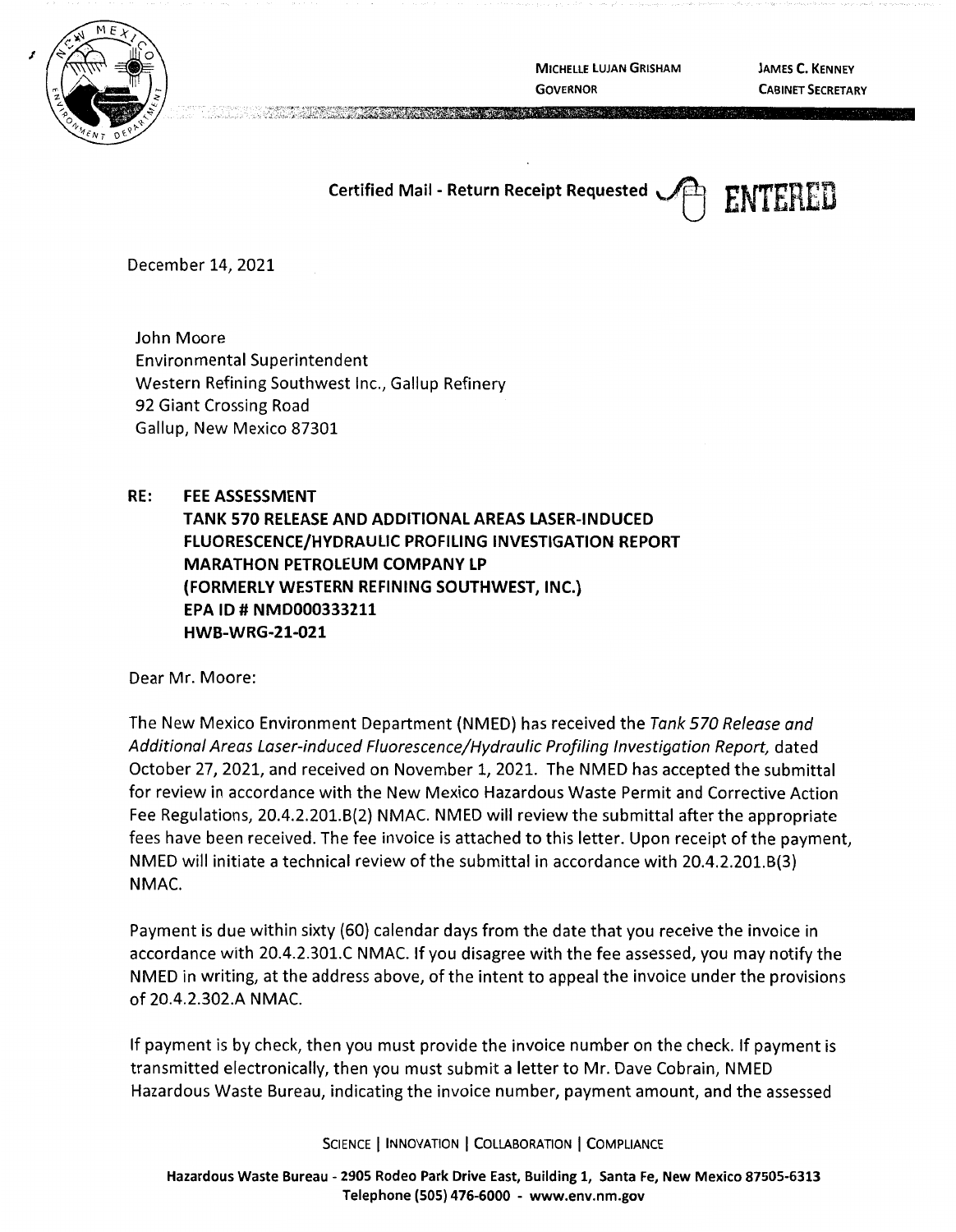Mr. Moore December 14, 2021 Page 2

activity prior to transferring funds.

If you have any questions regarding this letter, please contact Michiya Suzuki of my staff at 505- 690-6930.

 $\ddot{\cdot}$ 

 $\mathbf{r}$ 

Sincerely,

 $\partial_{\hat{a}}/\partial_{\hat{c}}^2$ 

Dave Cobrain Program Manager Hazardous Waste Bureau

cc: J. Sanchez, NMED HWB M. Suzuki, NMED HWB